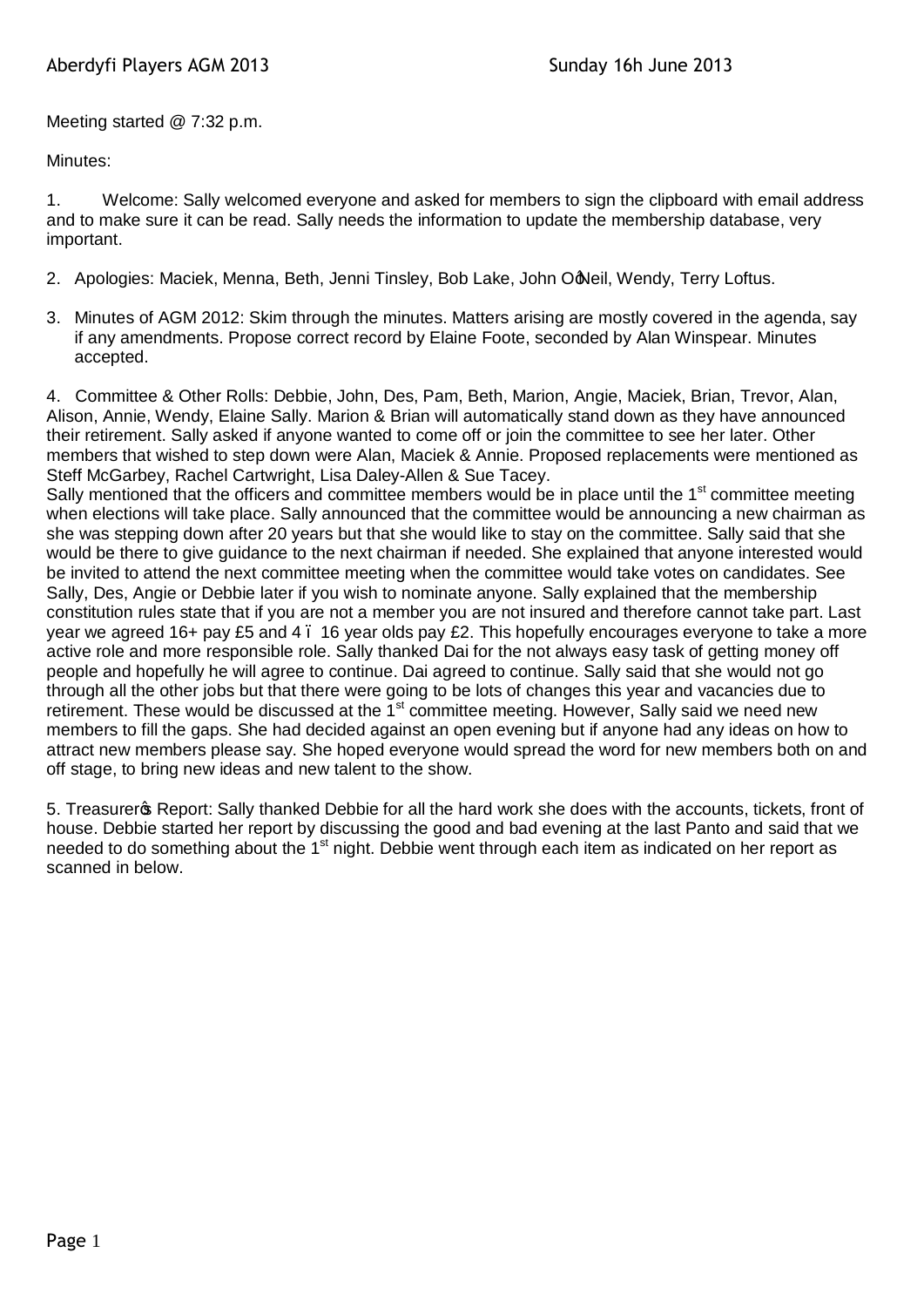## ABERDYFI PLAYERS ACCOUNTS 1ST APRIL 2012 TO 31ST MARCH 2013

| THIS YEAR WE HAVE SPENT   | £17594.43 |         |
|---------------------------|-----------|---------|
| AND WE HAVE TAKEN IN      | £16797.73 |         |
| SO WE HAVE MADE A LOSS OF |           | £796.70 |
|                           |           |         |

AT THE CLOSE OF BUSINESS ON 31ST MARCH 2013 WE HAD A TOTAL OF £22205.08 IN OUR BANK ACCOUNTS .

| <b>INCOME DVD</b>     | 48.00                      |
|-----------------------|----------------------------|
| <b>HOODIE MONEY</b>   | 32.00                      |
| <b>ADULT M SHIP</b>   | 237.00                     |
| <b>CHILD M SHIP</b>   | 75.00                      |
| <b>ADVERTISEMENTS</b> | 1280.00                    |
| <b>TICKETS</b>        | 10956.00                   |
| <b>PROGRAMMES</b>     | 521.00                     |
| <b>RAFFLE</b>         | 1258.00                    |
| <b>ICE CREAM</b>      | 863.50 WE HAVE MADE 139.50 |
| <b>TUCK</b>           | 908.50 WE HAVE MADE 277.12 |
| <b>DONATION</b>       | 10.00                      |
| <b>INTEREST</b>       | 8.93                       |
|                       |                            |

| <b>EXPENDITURE</b>          |         |
|-----------------------------|---------|
| DVD                         | 960.00  |
| <b>PAINT VOLUNTEER DAY</b>  | 61.00   |
| <b>SCRIPT AND PRINTING</b>  | 944.75  |
| HIRE OF HALL                | 3539.25 |
| <b>PROPS</b>                | 3147.89 |
| <b>KIDS PARTY</b>           | 36.84   |
| <b>TEA COFFEE</b>           | 311.41  |
| <b>PRINTING</b>             | 1757.94 |
| <b>COSTUMES</b>             | 3239.93 |
| <b>NODAMEMBERSHIP</b>       | 154.80  |
| <b>INSURANCE</b>            | 346.24  |
| SOUND                       | 200.00  |
| PHONE TOP UP                | 40.00   |
| <b>DONATIONS TO SCHOOLS</b> | 300.00  |
| <b>ADVERTISING</b>          | 42.00   |
| <b>STAMPS</b>               | 9.20    |

2 CHEQUES ISSUED BUT NOT PRESNTED LAST YEAR 548.00 SO EVEN IF WE DIDNT HAVE BIG TICKET SALES WE DIDNT DO TO BADLY

Debbie explained that £400 was spent extra this year due to reprinting posters but that we all knew that it had to be done. Brenda discussed others ways to reduce costs of advertising . to be discussed later. Debbie mentioned that we had hired a lot more costumes this year and had broken even and covered costs and that we had all had a good time. Sally asked if there were any questions for Debbie on financial report. There were no Questions to Debbie.

6. Neuadd Dyfi: Sally would like thank Des for all his work with the hall. She would like to pay tribute to Des for all his hard work for the new studio, so valuable to have the dressing room space and was benefited by lots of other users. Sally thanked Pam also a great help to Des with keeping the bookings and she thanked both on them for keeping the hall going. Des reported that he thought it was a super resource and that the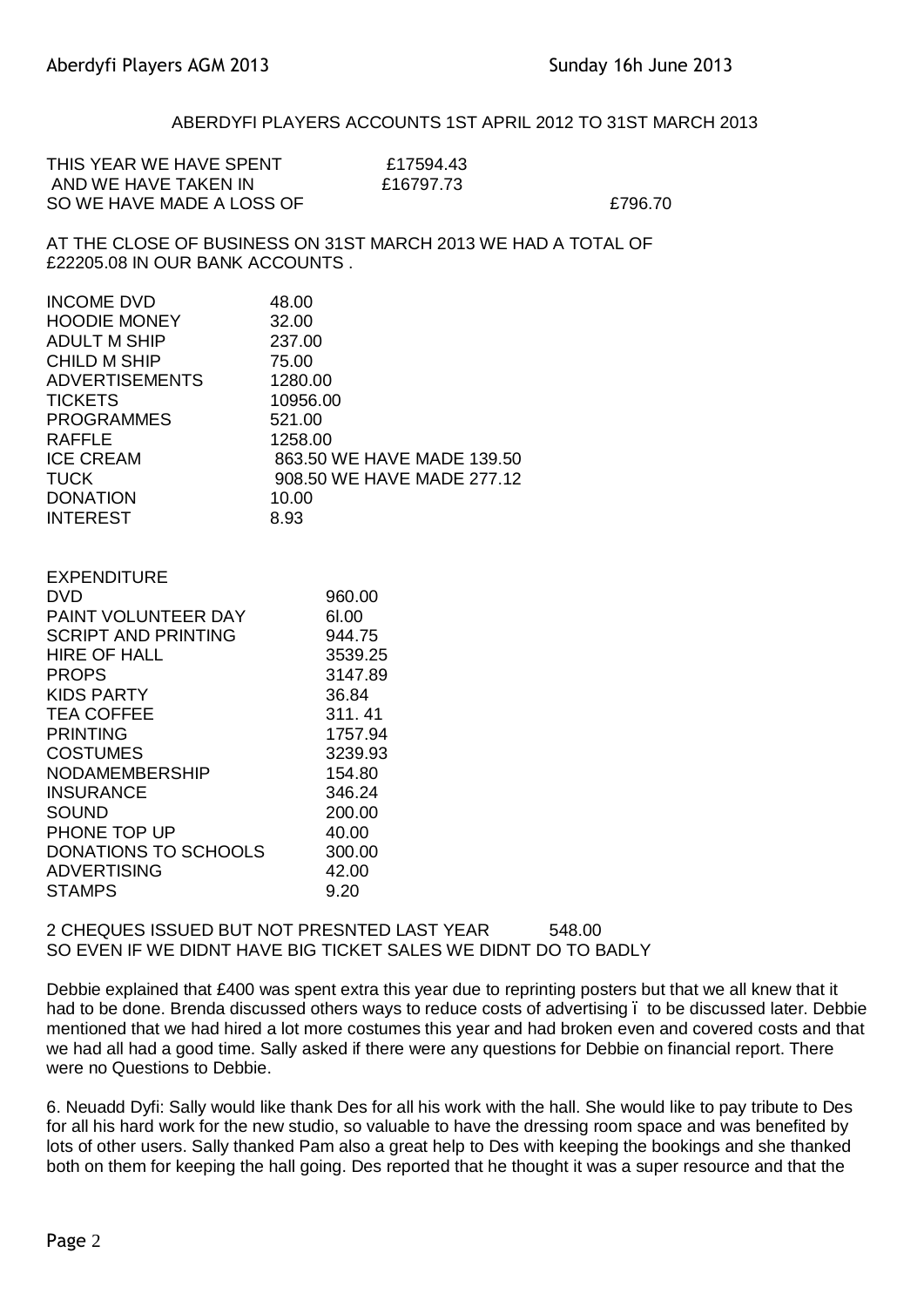hall had had 2 weddings and works well having such a flexible space. There had been a grand ball with a live band as well. However, plans for the further development was to be stage floor & lighting was next on the agenda to be upgraded. Des was floating ideas to address that for the next phase. Des was looking for grant from Welsh Assembly. Des was investigating the parking as well but that at the moment we would have to pay and display for the summer. Des reported that the contract was finished with the builder but needed to get ventilation to get the final certificate. Des said that fundraising was key to the future success of the hall.

7. Chairmanos Report was read by Sally and is scanned in below:-

As this is the last Chairman report I am not going to talk about Robin Hood even though it was a great success and we all thoroughly enjoyed it. But I would like to briefly acknowledge a few people who have got us where we are today.

Suzanne Massey who helped me get the show on the road 20 years ago. Alan Kay, John Cole and Keith Hiatt who were up for the idea immediately and turned what could have been an everyday amateur production into the stuff of sheer genius.

Jeannette Hudson and Eirian 0wens . Jeannette organized everything to do with the music. Eirian was our pianist (no band in those days) they were both very very special people .Hugely talented and are missed by everyone in the community. Muriel as well, being a member of the WI choir was involved from the start and has continued to be a massive influence and support to this day.

Noel Williams and Aberdyfi primary school also played a huge part in the start-up procedure - he was very happy to support us and take part as it fulfilled an obligation in the curriculum to provide drama. Pam got involved then of course. In those days pupils here all had to take part - there was no choice! But l can speak for my 2 adult sons who have amazing memories of their time in the panto and still speak of it to this day. The legacy we have gifted our children with is amazing.

Coming back to the present I would like to acknowledge and thank retires this year, Brian Mole (and of course Roger. Richard and latterly Tim). We will miss the Mole family for many reasons not least the hours of work and commitment they put in designing the sound track and handling all sorts of sound related issues during the performances. Marion who came straight to us alter her retirement as head of music at the high school she brought the music to the level it is now and that was when we formed the band (after I had seen her production of Oliver at the school and asked her if she could bring her band with her") She made all of this possible.

Alan for working day, night and sometimes through the night organizing the music and the chorus. He and Marion made my long held dream of an overture come true and he found the wonderful Jim Chugg for us who we shall greatly miss a first-class pianist.

Finally, I just want to acknowledge what Susie and Pam have done with the children - I think one of the best things we achieve as a group is providing the opportunity to the children to perform on stage. It is a massive boost to their development, confidence and characters. All parents I am sure would join with me and thank them and all their helpers for this unique opportunity.

This is the start of a new era, I have enjoyed my time as Chairman now onwards and upwards but we do need new blood - spread the word.

Thank YOU